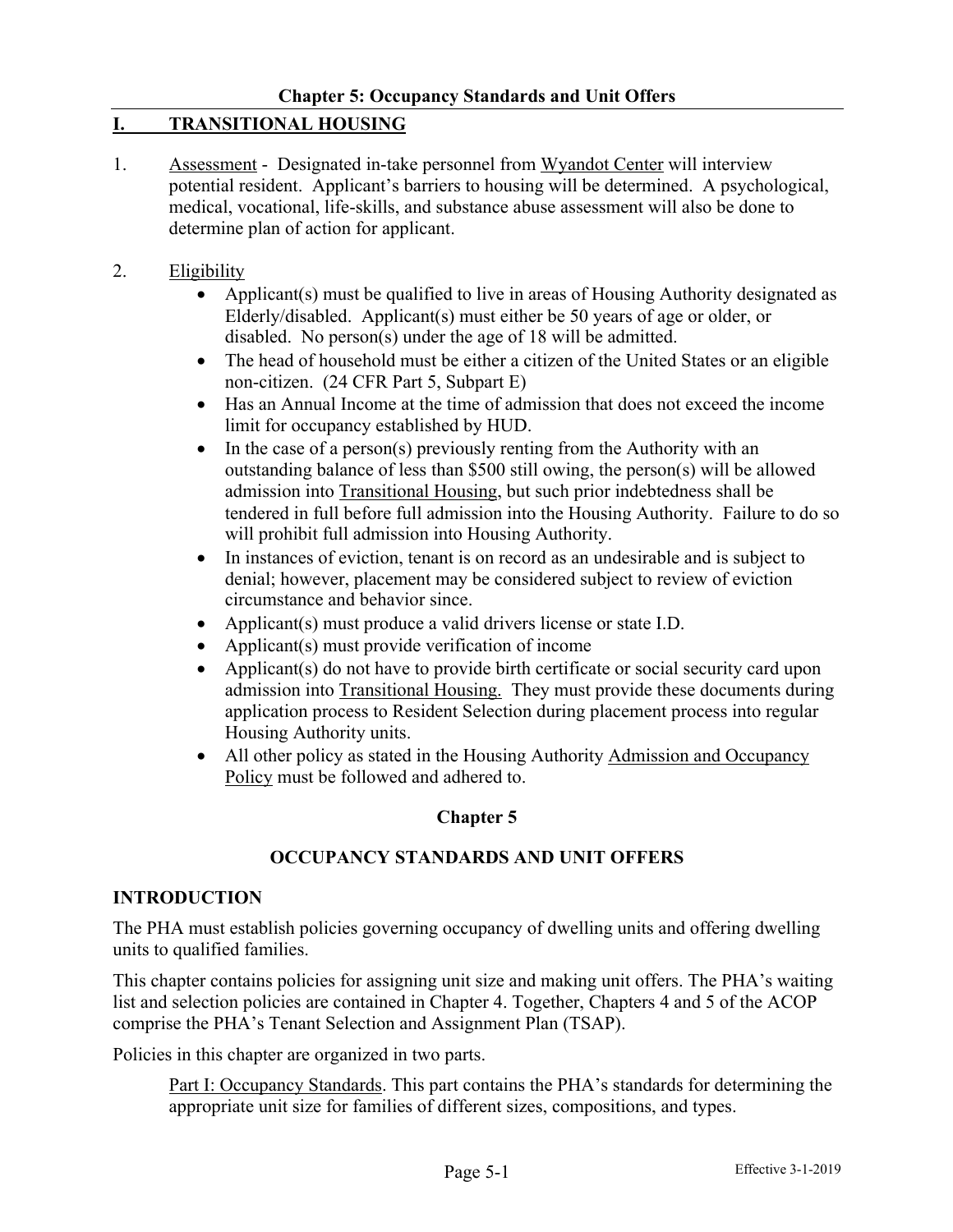Part II: Unit Offers. This part contains the PHA's policies for making unit offers, and describes actions to be taken when unit offers are refused.

# **PART I: OCCUPANCY STANDARDS**

# **5-I.A. OVERVIEW**

Occupancy standards are established by the PHA to ensure that units are occupied by families of the appropriate size. This policy maintains the maximum usefulness of the units, while preserving them from underutilization or from excessive wear and tear due to overcrowding. Part I of this chapter explains the occupancy standards. These standards describe the methodology and factors the PHA will use to determine the size unit for which a family qualifies, and includes the identification of the minimum and maximum number of household members for each unit size. This part also identifies circumstances under which an exception to the occupancy standards may be approved.

# **5-I.B. DETERMINING UNIT SIZE**

In selecting a family to occupy a particular unit, the PHA may match characteristics of the family with the type of unit available, for example, number of bedrooms [24 CFR 960.206(c)].

HUD does not specify the number of persons who may live in public housing units of various sizes. PHAs are permitted to develop appropriate occupancy standards as long as the standards do not have the effect of discriminating against families with children [PH Occ GB, p. 62].

Although the PHA does determine the size of unit the family qualifies for under the occupancy standards, the PHA does not determine who shares a bedroom/sleeping room.

The PHA's occupancy standards for determining unit size must be applied in a manner consistent with fair housing requirements.

The PHA will use the same occupancy standards for each of its developments.

The PHA's occupancy standards are as follows:

The PHA will assign one bedroom for each two persons within the household, except in the following circumstances:

> Persons of the opposite sex (other than spouses, and children under age 5) will not be required to share a bedroom.

Persons of different generations will not be required to share a bedroom.

Live-in aides will be allocated a separate bedroom. No additional bedrooms will be provided for the live-in aide's family.

Single person families will be allocated a zero or one bedroom.

Foster children will be included in determining unit size.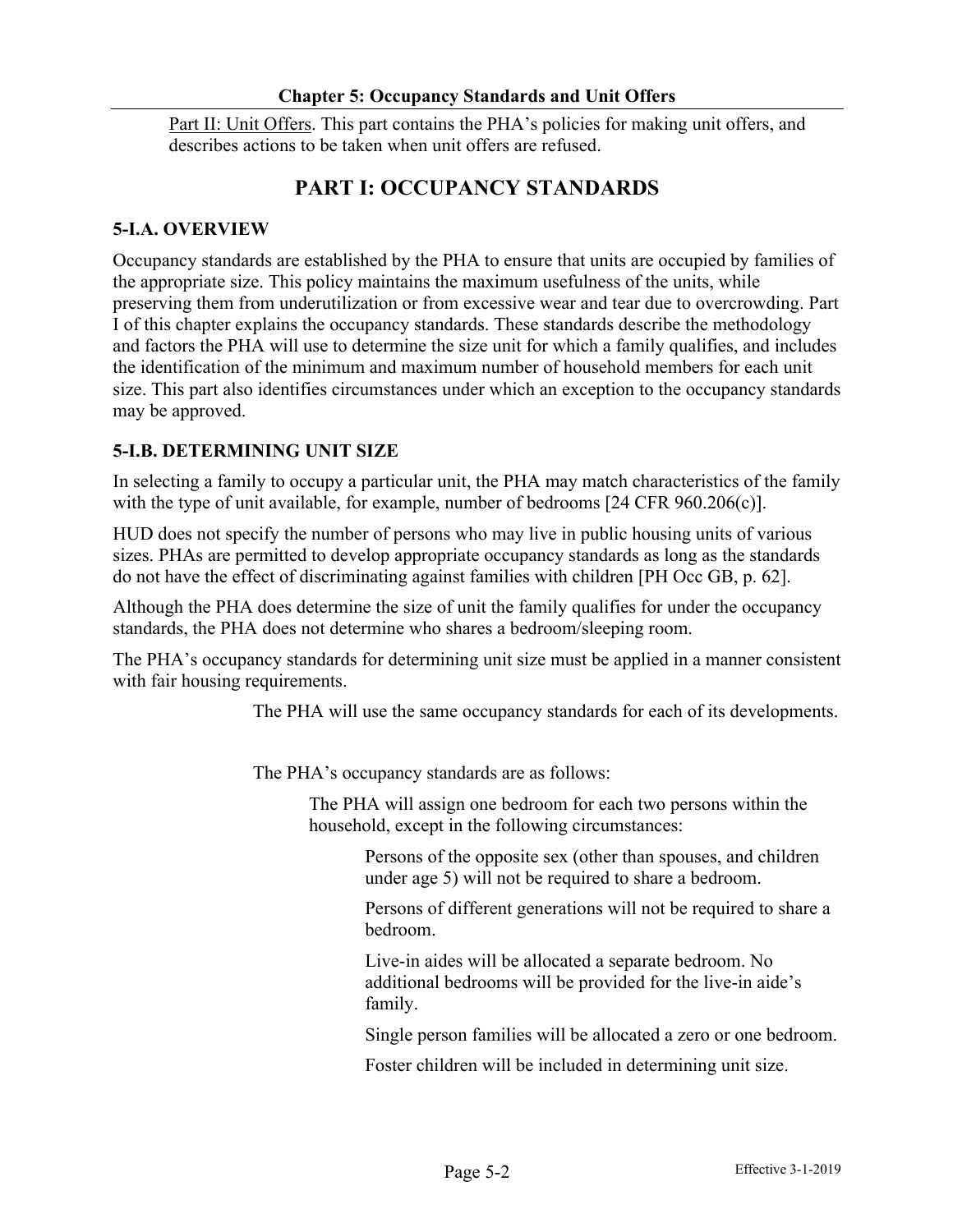| <b>BEDROOM SIZE</b> | <b>MINIMUM NUMBER OF</b><br><b>PERSONS</b> | <b>MAXIMUM NUMBER</b><br><b>OF PERSONS</b> |
|---------------------|--------------------------------------------|--------------------------------------------|
|                     |                                            |                                            |
|                     |                                            |                                            |
|                     |                                            |                                            |
|                     |                                            |                                            |
|                     |                                            |                                            |
|                     |                                            |                                            |
|                     |                                            |                                            |

The PHA will reference the following standards in determining the appropriate unit bedroom size for a family:

### **5-I.C. EXCEPTIONS TO OCCUPANCY STANDARDS**

#### **Types of Exceptions**

The PHA will consider granting exceptions to the occupancy standards at the family's request if the PHA determines the exception is justified by the relationship, age, sex, health or disability of family members, or other personal circumstances.

For example, an exception may be granted if a larger bedroom size is needed for medical equipment due to its size and/or function, or as a reasonable accommodation for a person with disabilities. An exception may also be granted for a smaller bedroom size in cases where the number of household members exceeds the maximum number of persons allowed for the unit size in which the family resides (according to the chart in Section 5-I.B) and the family does not want to transfer to a larger size unit.

When evaluating exception requests the PHA will consider the size and configuration of the unit. In no case will the PHA grant an exception that is in violation of local housing or occupancy codes, regulations or laws.

Requests from applicants to be placed on the waiting list for a unit size smaller than designated by the occupancy standards will be approved as long as the unit is not overcrowded according to local code, and the family agrees not to request a transfer for a period of two years from the date of admission, unless they have a subsequent change in family size or composition.

To prevent vacancies, the PHA may provide an applicant family with a larger unit than the occupancy standards permit. However, in these cases the family must agree to move to a suitable, smaller unit when another family qualifies for the larger unit and there is an appropriate size unit available for the family to transfer to.

### **Processing of Exceptions**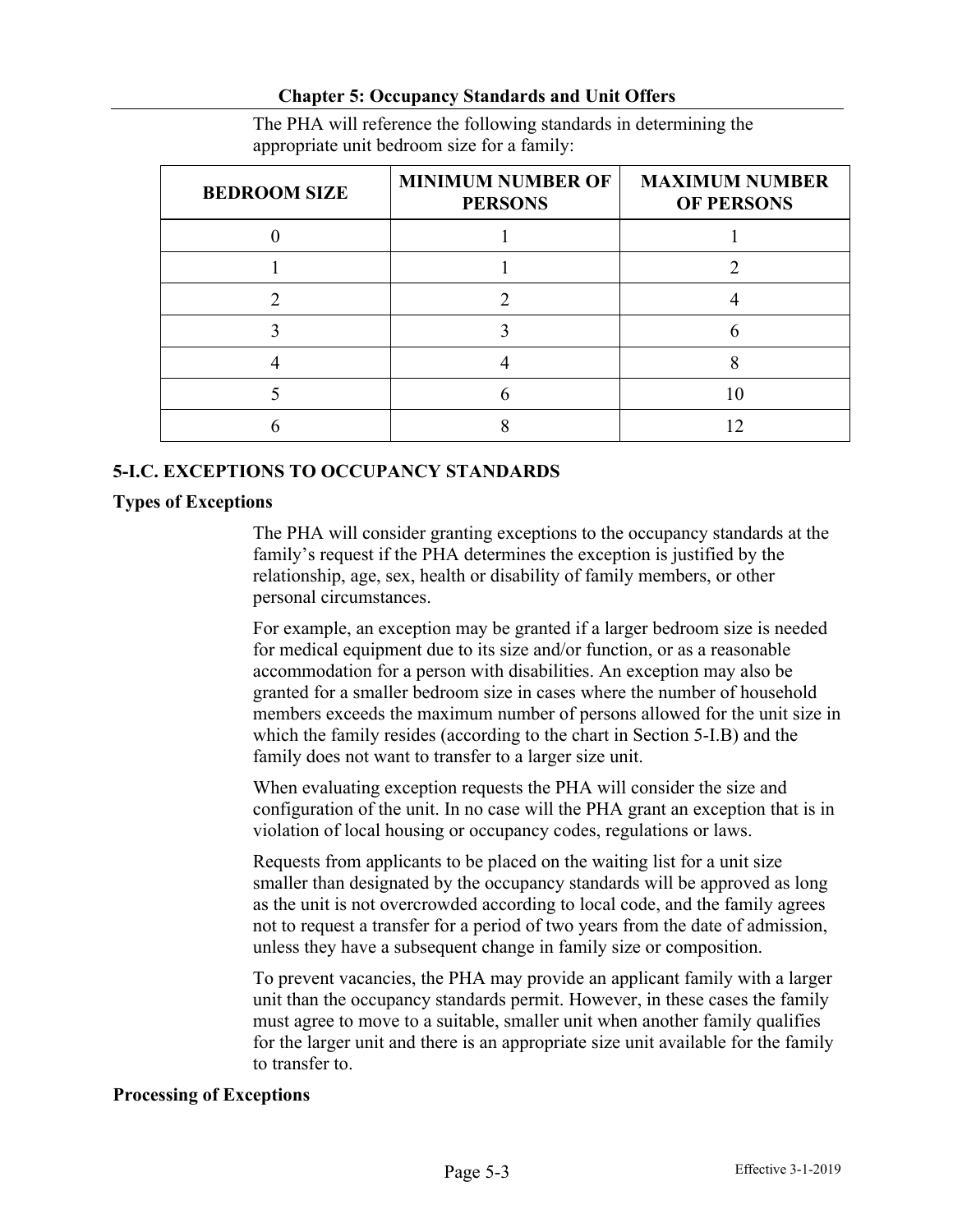All requests for exceptions to the occupancy standards must be submitted in writing.

In the case of a request for exception as a reasonable accommodation, the PHA will encourage the resident to make the request in writing using a reasonable accommodation request form. However, the PHA will consider the exception request any time the resident indicates that an accommodation is needed whether or not a formal written request is submitted.

Requests for a larger size unit must explain the need or justification for the larger size unit, and must include appropriate documentation. Requests based on health-related reasons must be verified by a knowledgeable professional source, unless the disability and the disability-related request for accommodation is readily apparent or otherwise known.

The PHA will notify the family of its decision within 10 business days of receiving the family's request.

Updating the Waiting List

When the head of the household/spouse/co-head of a family on the witing list splits into two otherwise eligible families, only one of the new families may retain the original application date. The other family members may make a new application with a new application date, if the waiting list is open.

Under no circumstances will an application be split between any other household members.

Applicants cannot add additional families or family members that have not been a part of their original application. Additional members can be added after six months of residency. (Exceptions will be made for minor children only)

# **PART II: UNIT OFFERS**

# 24 CFR 1.4(b)(2)(ii)

# **5-II.A. OVERVIEW**

The PHA must assign eligible applicants to dwelling units in accordance with a plan that is consistent with civil rights and nondiscrimination laws.

In filling an actual or expected vacancy, the PHA must offer the dwelling unit to an applicant in the appropriate offer sequence. The PHA will offer the unit until it is accepted. This section describes the PHA's policies with regard to the number of unit offers that will be made to applicants selected from the waiting list. This section also describes the PHA's policies for offering units with accessibility features.

> The PHA will maintain a record of units offered, including location, date and circumstances of each offer, each acceptance or rejection, including the reason for the rejection.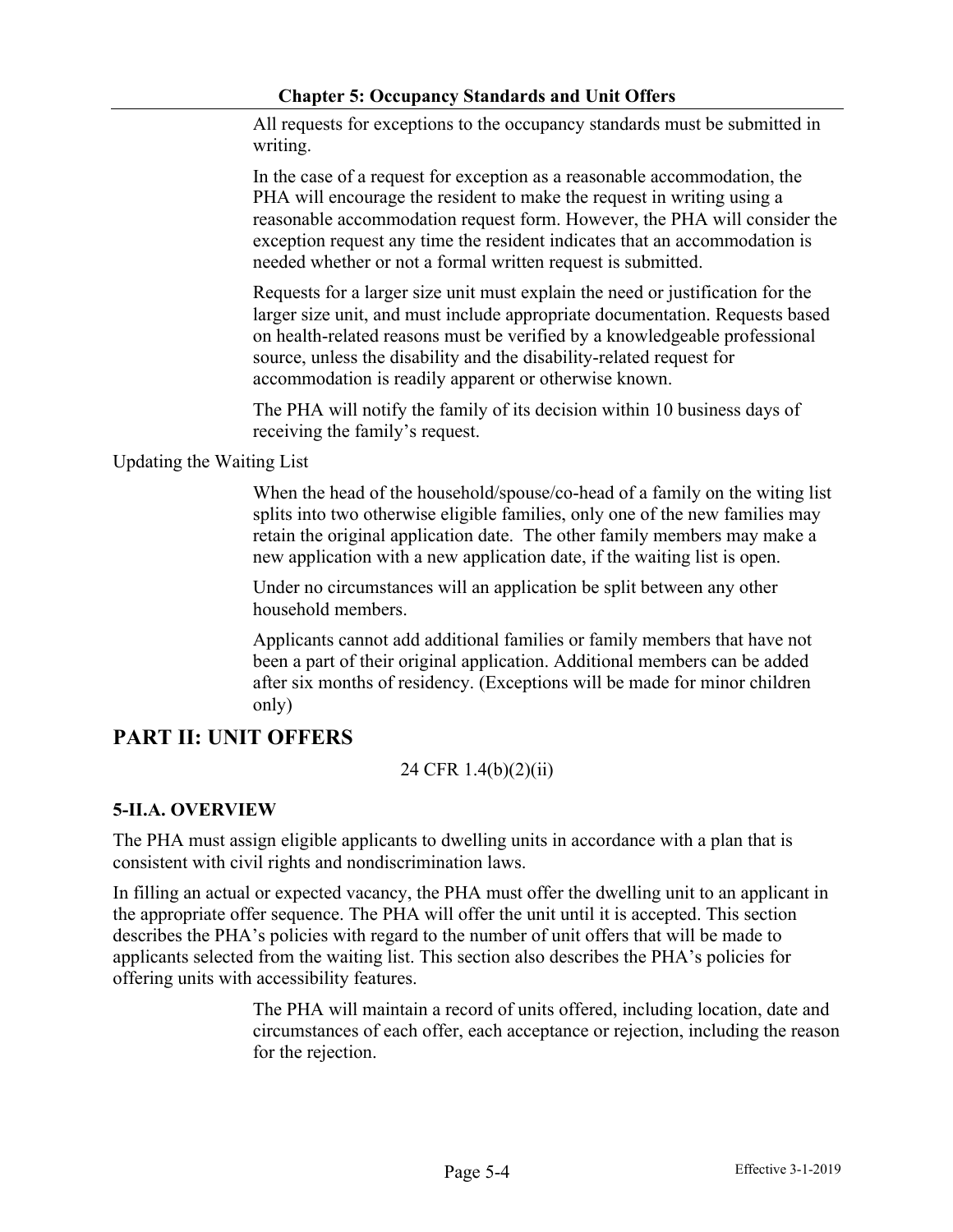### **5-II.B. NUMBER OF OFFERS**

### PHA Policy

The PHA has adopted a "two unit offer plan" for offering units to applicants. Under this plan, the PHA will determine how many locations within its jurisdiction have available units of suitable size and type in the appropriate type of project. The number of unit offers will be based on the distribution of vacancies. If a suitable unit is available in:

> If an applicant refuses any offer of assistance the applicant will be moved down on the waiting list to the date the offer was made (referred to as a "pass penalty"). If a second offer is refused and the applicant has been offered all forms of housing assistance for which they are eligible, the applicant is removed from the waiting list and will not be eligible to re-apply for six months.

An applicant who does not accept one of the two offers of a PHA unit will be removed from the waiting list and will not be eligible to reapply for six months.

# **5-II.C. TIME LIMIT FOR UNIT OFFER ACCEPTANCE OR REFUSAL**

Applicants must accept or refuse a unit offer within 3 business days of the date of the unit offer.

Offers made by telephone will be confirmed by letter.

### **5-II.D. REFUSALS OF UNIT OFFERS**

### **Good Cause for Unit Refusal**

Applicants may refuse to accept a unit offer for "good cause." *Good cause* includes situations in which an applicant is willing to move but is unable to do so at the time of the unit offer, or the applicant demonstrates that acceptance of the offer would cause undue hardship not related to considerations of the applicant's race, color, national origin, etc. [PH Occ GB, p. 104]. Examples of good cause for refusal of a unit offer include, but are not limited to, the following:

The family demonstrates to the PHA's satisfaction that accepting the unit offer will require an adult household member to quit a job, drop out of an educational institution or job training program, or take a child out of day care or an educational program for children with disabilities.

The family demonstrates to the PHA's satisfaction that accepting the offer will place a family member's life, health, or safety in jeopardy. The family should offer specific and compelling documentation such as restraining orders, other court orders, risk assessments related to witness protection from a law enforcement agency, or documentation of domestic violence, dating violence, sexual assault, or stalking in accordance with section 16-VII.D of this ACOP. Reasons offered must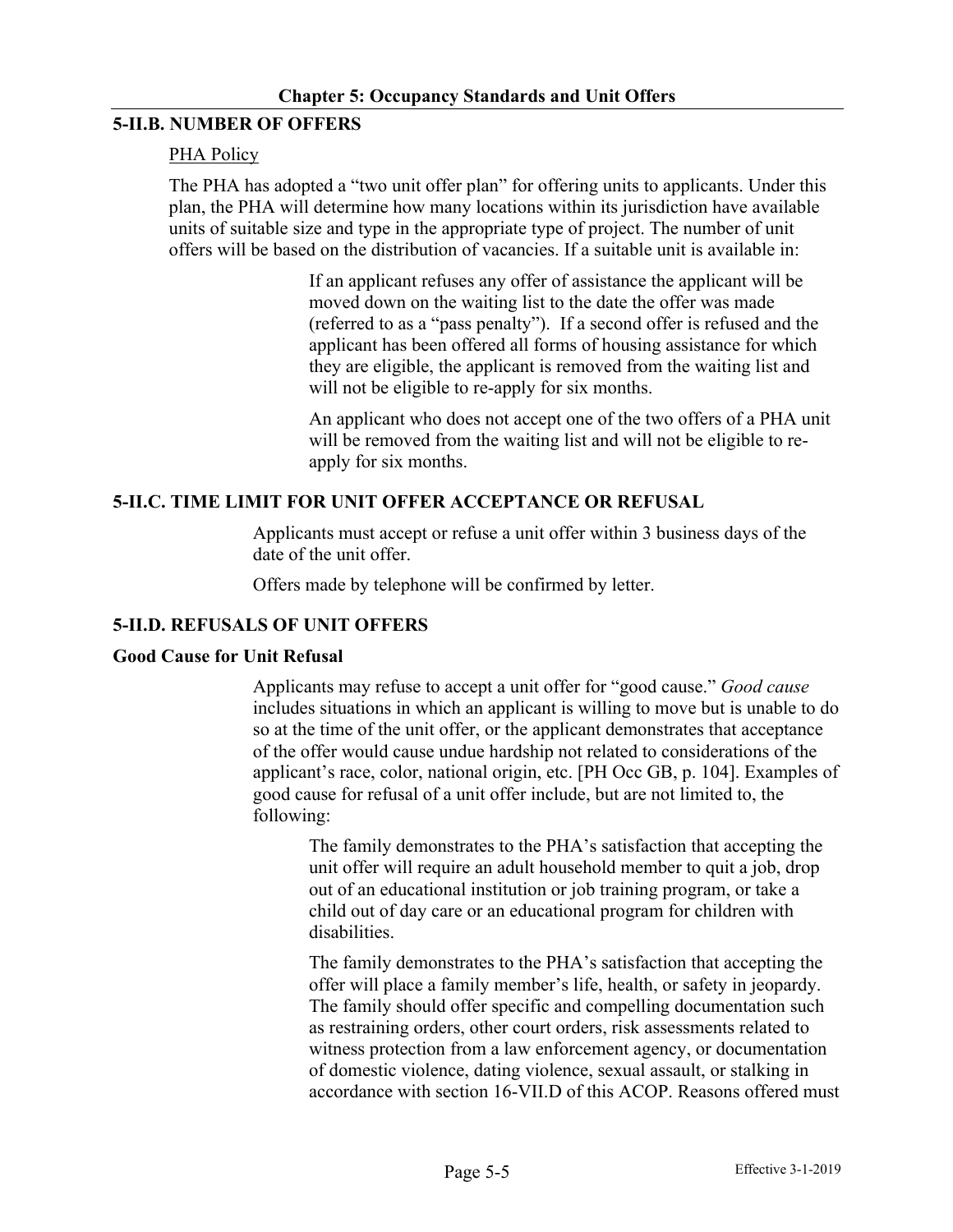be specific to the family. Refusals due to location alone do not qualify for this good cause exemption.

A health professional verifies temporary hospitalization or recovery from illness of the principal household member, other household members (as listed on final application) or live-in aide necessary to the care of the principal household member.

The unit is inappropriate for the applicant's disabilities, or the family does not need the accessible features in the unit offered and does not want to be subject to a 30-day notice to move.

The unit has lead-based paint and the family includes children under the age of six.

In the case of a unit refusal for good cause the applicant will not be removed from the waiting list as described later in this section. The applicant will remain at the top of the waiting list until the family receives an offer for which they do not have good cause to refuse.

The PHA will require documentation of good cause for unit refusals.

### **Unit Refusal without Good Cause**

When an applicant rejects the final unit offer without good cause, the PHA will remove the applicant's name from the waiting list and send notice to the family of such removal. The notice will inform the family of their right to request an informal hearing and the process for doing so (see Chapter 14).

The applicant may reapply for assistance if the waiting list is open. If the waiting list is not open, the applicant must wait to reapply until the PHA opens the waiting list.

# **5-II.E. ACCESSIBLE UNITS**

PHAs must adopt suitable means to assure that information regarding the availability of accessible units reaches eligible individuals with disabilities, and take reasonable nondiscriminatory steps to maximize the utilization of such units by eligible individuals whose disability requires the accessibility features of a particular unit.

When an accessible unit becomes vacant, before offering such units to a non-disabled applicant the PHA must offer such units:

- First, to a current resident of another unit of the same development, or other public housing development under the PHA's control, who has a disability that requires the special features of the vacant unit and is occupying a unit not having such features, or if no such occupant exists, then
- Second, to an eligible qualified applicant on the waiting list having a disability that requires the special features of the vacant unit.

When offering an accessible unit to an applicant not having a disability requiring the accessibility features of the unit, the PHA may require the applicant to agree (and may incorporate this agreement in the lease) to move to a non-accessible unit when available.